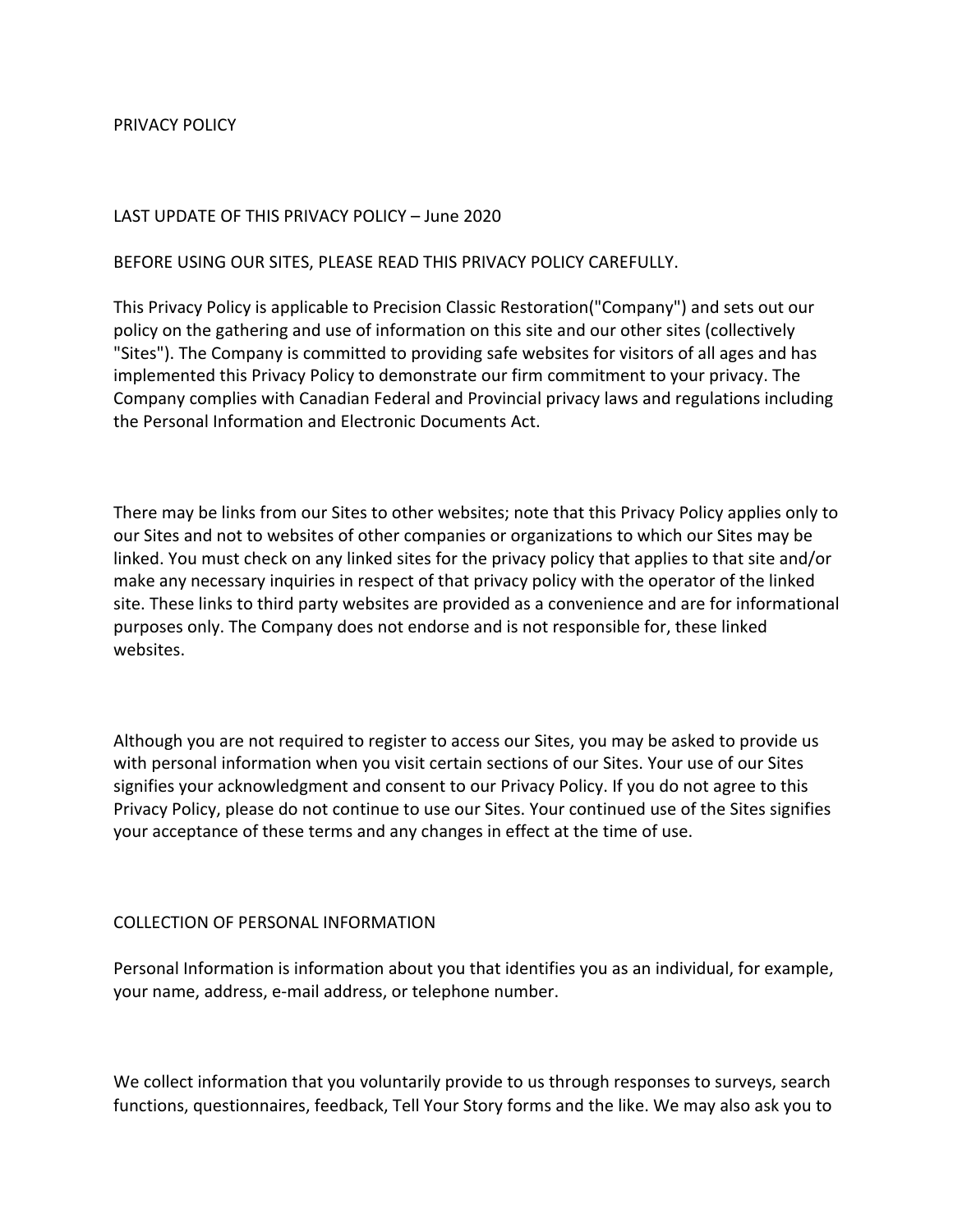provide additional information such as your e-mail address if you want to obtain additional services, information, participate in a contest or to resolve complaints or concerns.

### HOW DOES COMPANY USE INFORMATION GATHERED ABOUT ONLINE VISITORS?

Before forwarding us any personal information, please be advised that any information gathered on our Sites may be used in the aggregate for research and development relating to our Sites and/or for future site development and, if you ask us to, to send you promotional materials. In particular, we may use information gathered about you for the following purposes: to monitor interest in our range of products and to assist us to tailor the content of our Sites to your needs by collecting information about your preferences through tracking of patterns page views on our Sites; to create a profile relating to you in order to show you the content that might be of interest to you and to display the content according to your preferences; and, in circumstances where you have indicated that you wish to receive additional information, to send you information about us and promotional material about our products together with details of any offers we may have available from time to time.

### PROMOTIONAL AND INFORMATIONAL OFFERS

With the permission of an online visitor, information submitted at the time of registration or submission may be used for marketing and promotional purposes by the Company provided notice of this fact is made available online. If a visitor objects to such use for any reason, he/she may prevent that use, either by e-mail request or by modifying the registration information provided. The Company uses reasonable efforts to maintain visitors' information in a secure environment. If you have submitted personal information and want to change it or opt-out, please contact us as described below.

## DISCLOSURE OF INFORMATION

The Company will not disclose personal information that you provide on its Sites to any third parties other than to a Company agent except i) in accordance with the terms of this Privacy Policy, or ii) to comply with legal requirements such as a law, regulation, warrant, subpoena or court order, and/or iii) if you are reporting an adverse event/side effect, in which case the Company may be required to disclose such information to bodies such as, but not limited to, Canadian and/or international regulatory authorities. Please note that any of these disclosures may involve the storage or processing of personal information outside of Canada and may, therefore, be subject to different privacy laws than those applicable in Canada, including laws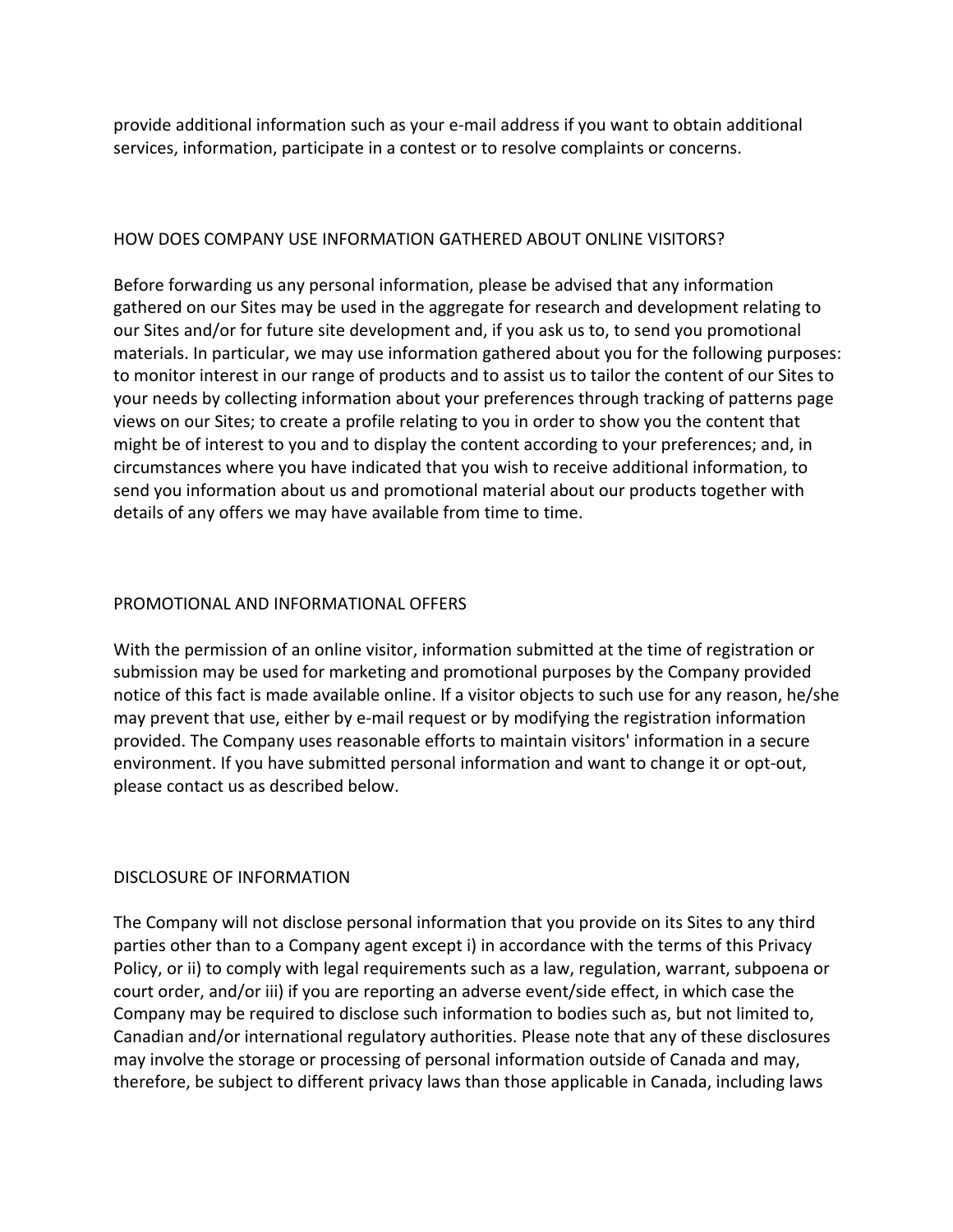that require the disclosure of personal information to governmental authorities under circumstances that are different from those that apply in Canada.

## **COOKIES**

The Company, in common with many website operators, may use standard technology called "cookies" on its Sites. Cookies are small data files that are downloaded onto your computer when you visit a particular website. You can disable cookies by turning them off in your browser; however, some areas of the Sites may not function properly if you do so.

## PROTECTION OF CHILDREN ONLINE

The Company considers the protection of children's privacy, especially online, to be of the utmost importance. We do not knowingly collect or solicit personal information from children nor do we allow them to become registered users of, or to request information through, our Sites or help-seeking information lines.

# ADDITIONAL TERMS FOR CERTAIN WEBSITES

The following additional information applies to our Sites that require registration. Generally, you are not required to provide personal information as a condition of using our Sites, except as may be necessary to provide you with a product or service that you have requested. However, some of our Sites are restricted to certain individuals such as health care professionals or our prescription drug patients and we may require these individuals to register upon entry by providing us with certain information.

## PROTECTION OF INFORMATION:

## Our Commitment to Security

We have put in place physical, electronic, and managerial procedures to safeguard and help prevent unauthorized access, maintain data security, and correctly use the information we collect online. The Company applies security safeguards appropriate to the sensitivity of the information, such as retaining information in secure facilities and making personal information accessible only to authorized employees on a need-to-know basis.